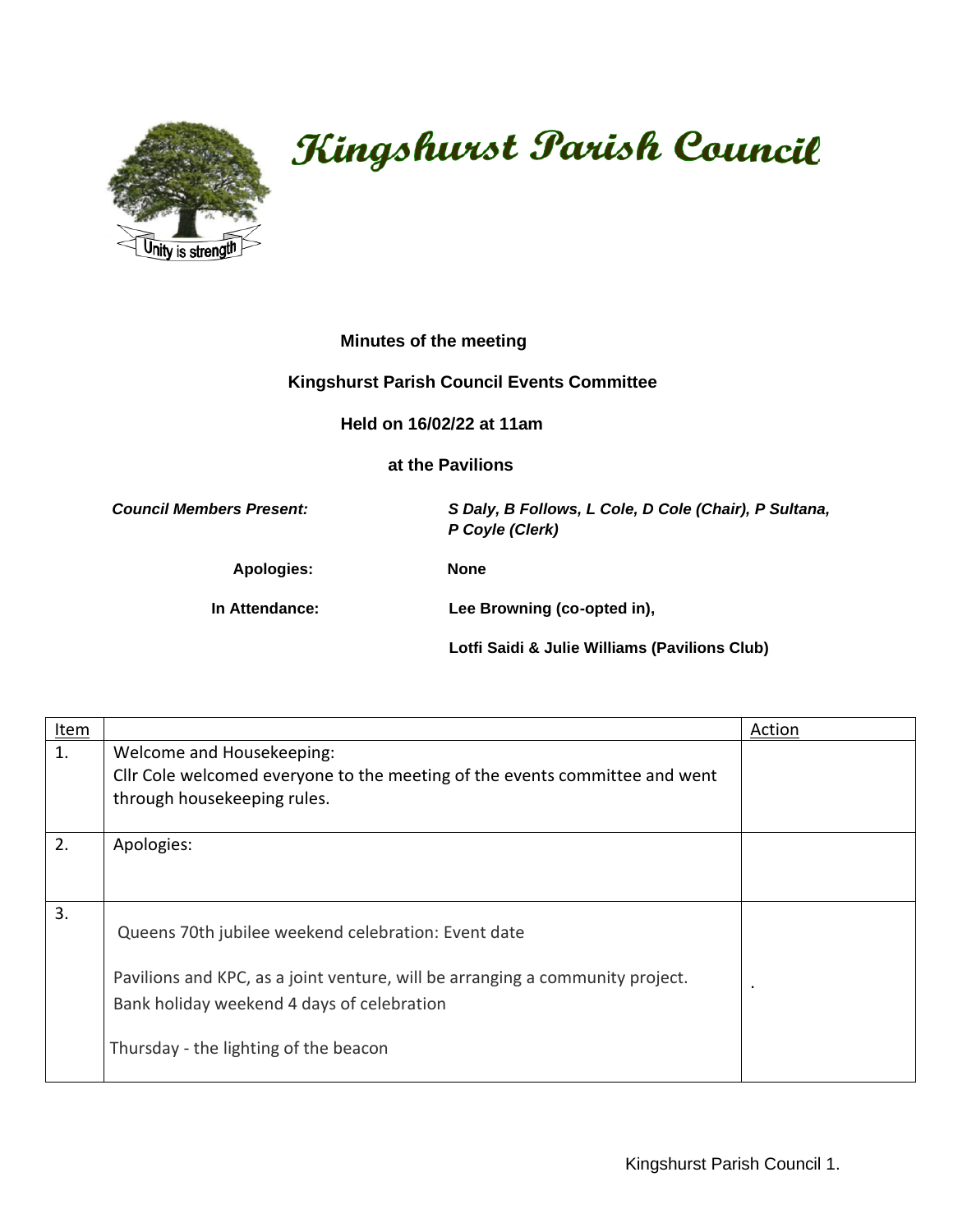|     | Friday - family fun day                                                                      |            |
|-----|----------------------------------------------------------------------------------------------|------------|
|     | Saturday Pavs party, children's entertainment                                                |            |
|     | Sunday the big lunch                                                                         |            |
|     |                                                                                              |            |
| 4.  | <b>Queen's Platinum Jubilee :</b>                                                            |            |
|     | Joint venture with the Pavilions, KPC and the community.                                     | <b>KPC</b> |
|     | Raise at the Pavilions working group-meeting (14/10/2021)                                    |            |
|     | Items for the event to be discussed at the next meeting, A public meeting to be<br>arranged. | Clerk      |
| 5.  |                                                                                              |            |
|     | The beacon's official site and confirm if KPC are taking part.                               | D/C        |
|     | Guide To Taking Part Online.pdf (squarespace.com)                                            |            |
|     | Cllr Cole will Confirm Mayor attendance                                                      | D/C        |
|     | To invite all the local schools, to take part in the jubilee celebrations                    | D/C        |
|     | Cllr Cole will ask Alvin, Marcus, to let their schools know                                  |            |
|     |                                                                                              |            |
| 5.1 | <b>Suggestions to hire for jubilee celebration:</b>                                          |            |
|     |                                                                                              |            |
|     | Inflatables, children's characters                                                           |            |
|     | Dog Show The clerk will look into a few ideas, and book shows.<br>Owls                       | Clerk      |
|     | Firemen                                                                                      | Clerk      |
|     | <b>Fancy Dress</b>                                                                           |            |
|     | Stalls - community and charity                                                               |            |
| 5.2 | To agree food:                                                                               |            |
|     |                                                                                              |            |
|     | Sunday 5th the big lunch, discussed that Lofti would be providing the food (for              |            |
|     | sale) and residents will also be able to bring a picnic along                                |            |
|     |                                                                                              | Lotfi      |